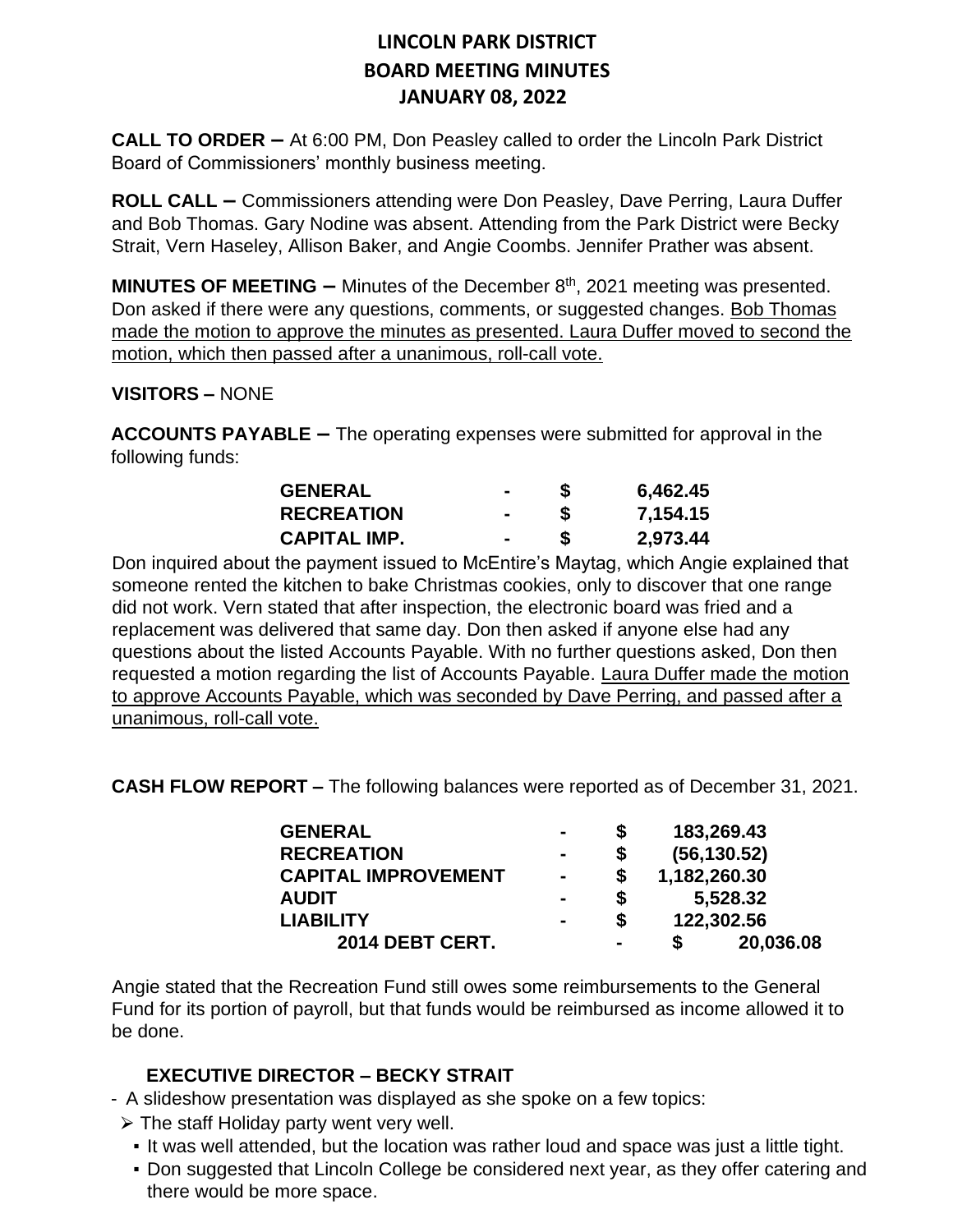- ► Ameren Grant for Sports Complex HVAC was finished by the end of the year.
	- **Entec submitted the paperwork for the grant.**
	- There is approximately an eight-week period before the funding will be received.

### $\triangleright$  City Parks:

- There is no new news, but Becky will reach out to the Mayor before the next meeting.
- ▶ Park Improvement Plans:
	- The focus moving forward will be on LPD's parks, possibly partnering with the hospital.
	- Tod Stanton has been contacted about discussing various ideas, elements, and pricing.
	- **Becky will be meeting with the Hospital to create a collaboration of Park Districts within** Logan County to try and get everyone on the same page.
	- The goal is to expand communication and reduce extra duplication.
	- **Becky informed the Board that she had been invited to attend a Logan County Board** meeting, which she felt went well.
	- She addressed the Board and detailed LPD's upcoming projects and ideas for potential projects.
	- The County Board stated that they were considering a disc golf course to be installed in Latham Park, which Becky suggested a Story Walk since it is directly across from the library.
		- Becky explained that a Story Walk has podiums installed throughout the walk with pages of a book displayed at each podium.
		- Dave asked if the books can easily be switched out periodically, which Becky verified that they can be, typically monthly or quarterly.
		- Some Park Districts that have Story Walks occasionally hold events where people will dress up as a character from the book as part of the event.
		- Emily, of the Logan County Board, stated that the Board will be looking to move forward with the Story Walk idea.
	- The County Board also asked for Becky's thoughts on a temporary ice rink installation.
		- Dave stated that the idea had previously been discussed by the LPD Board and it was rejected due to the lack of weather conditions cold enough to reasonably sustain it.
		- Becky stated that she has received some suggestions about using synthetic ice and asked her social media PD groups for their input. Most feedback was negative and cited success was very limited with both synthetic and actual ice for several reasons.
		- It was suggested that perhaps the ice rink could be synced with the downtown carriage rides as limited offerings, which might increase the attendance for both events.
		- Scully park was suggested as a location ideal for a potential temporary ice rink installation in the future.
	- **Becky stated that she felt that it was good to get communication open between Park** Boards to make sure that all are coordinating their ideas and efforts to best serve the communities within Logan County.
- ⮚ July 4th Fireworks Contract:
	- **Becky requested the Board's thoughts on moving the firework show to Sunday evening** since the actual holiday falls on Monday, which the Board agreed with.
	- Quotes had been requested from a few companies:
		- Central State Fireworks, which was the company contracted to provide the previous 3 years' show, reported that they have been bought out.
		- Central State also cited a shortage of supplies, as most of the product is manufactured in China, therefore had no guarantee of being able to obtain enough supply for a show.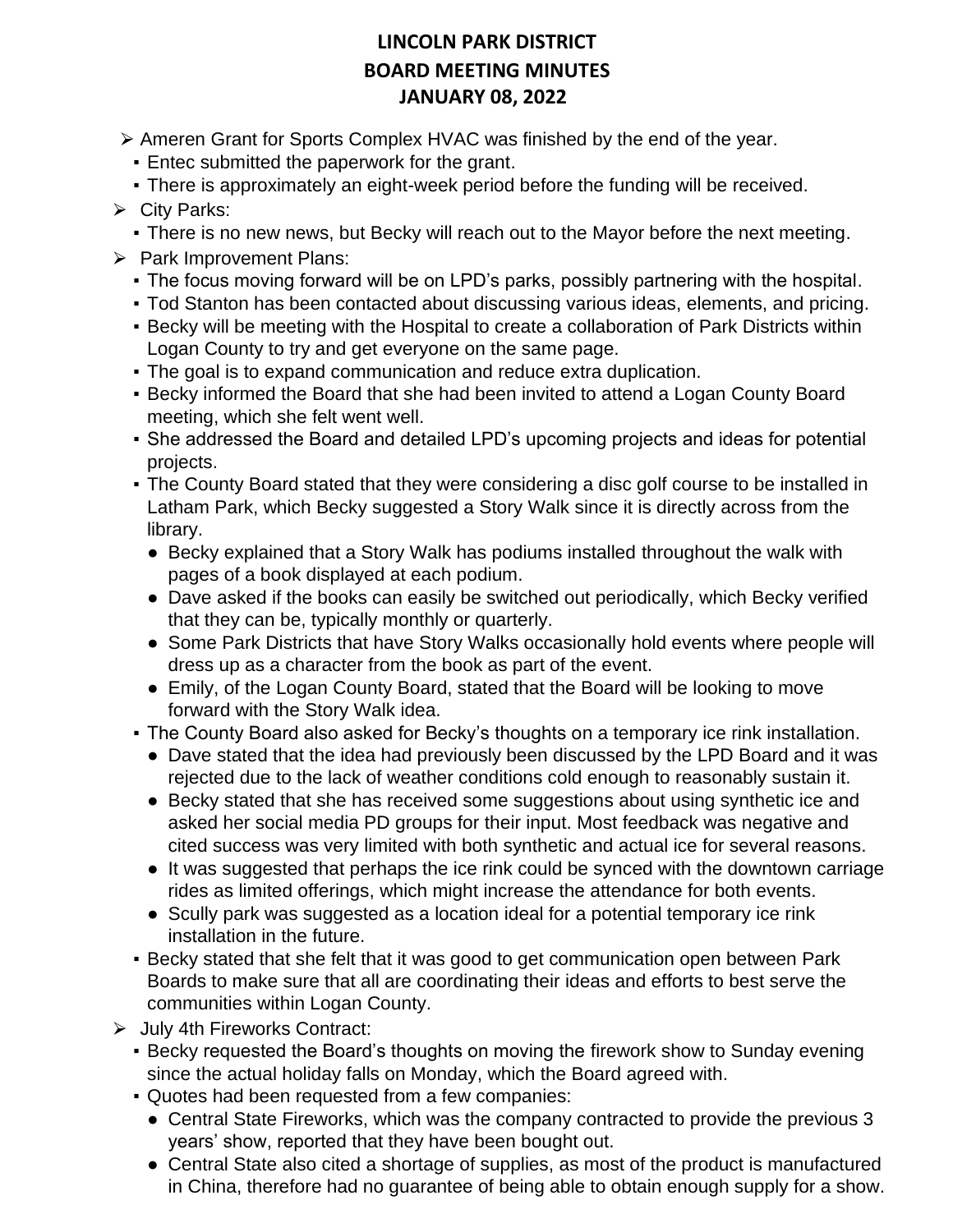- Becky showed a slide comparing the prices and products detailed in both quotes provided by Central State/J&M Fireworks and American Patriot Pyro.
- The owners of American Patriot Pyro worked at the company that LPD has used previously, before contracting with Central State.
- The price was the same (\$15,000), however more supplies were detailed in the quote provided by American Patriot Pyro, and the assurance that all but 1 type of firework were in stock.
- A few differences between the two companies were a few of the shell sizes listed and the amount listed on their insurance coverage.
- Dave inquired about the difference in shell size, which Vern stated it could be in relation to aerial explosions compared to ground displays.
- Both companies would be willing to sign a contract for a show on July 3rd, a Sunday, if the Board approved of the date. The Board was in agreement to schedule the 3rd.
- Becky stated that both companies provided a detailed list of all types and quantities for the Board's review.
- Don asked the Board to consider the companies' location before making any motions, as American Patriot Pyro is a company located locally, whereas J&M/Central State is headquartered in Iowa after the buyout.
- Bob stated that he would prefer to stay local, if the company was able to provide the same quality of service as the Iowa company.
- Laura stated that she would prefer to stay local and Dave agreed with Laura and Bob.
- Dave Perring made the motion to approve the contract with American Patriot Pyro, to provide the July 4th Aerial show, which is to be held on Sunday, July 3rd, 2022. The motion was seconded by Bob Thomas, which then passed after a unanimous, roll-call vote.
- ⮚ Staff/Security/Other:
	- Civic/Rec1 Software:
	- Current contract ends February 1st, 2022.
	- Starting conversion to Sportsman next week.
	- There was a security situation where the police were called due to a gentleman causing a few problems.
	- An unknown male had paid the daily fee to use the facility and was verbally aggressive towards a member, which Rios had contacted Becky about.
	- . The member offered to leave and remove himself from the situation.
	- ▪A little later, the man misplaced a phone and was presenting behavior that led Rios to contact the police for assistance.
	- . The phone was located and returned shortly after the police escorted the gentleman from the building.
	- ▪Dave inquired if the waivers were amended to include LPD authority to request patrons to leave if staff requested, due to issues, and Becky stated that it would be added.
	- Becky also stated that membership waivers have been amended to encompass the membership term as well as the calendar year, for instances where the term straddles years.
- $\triangleright$  Vern and Tony built the new deadlift platform for the weight room.
- $\triangleright$  Steve Klemm, from Picture This, created the logo on the platform.
- $\triangleright$  The Denzler Family donated the funds for the equipment, in memory of Scott Brown, and the emblem honors Scott.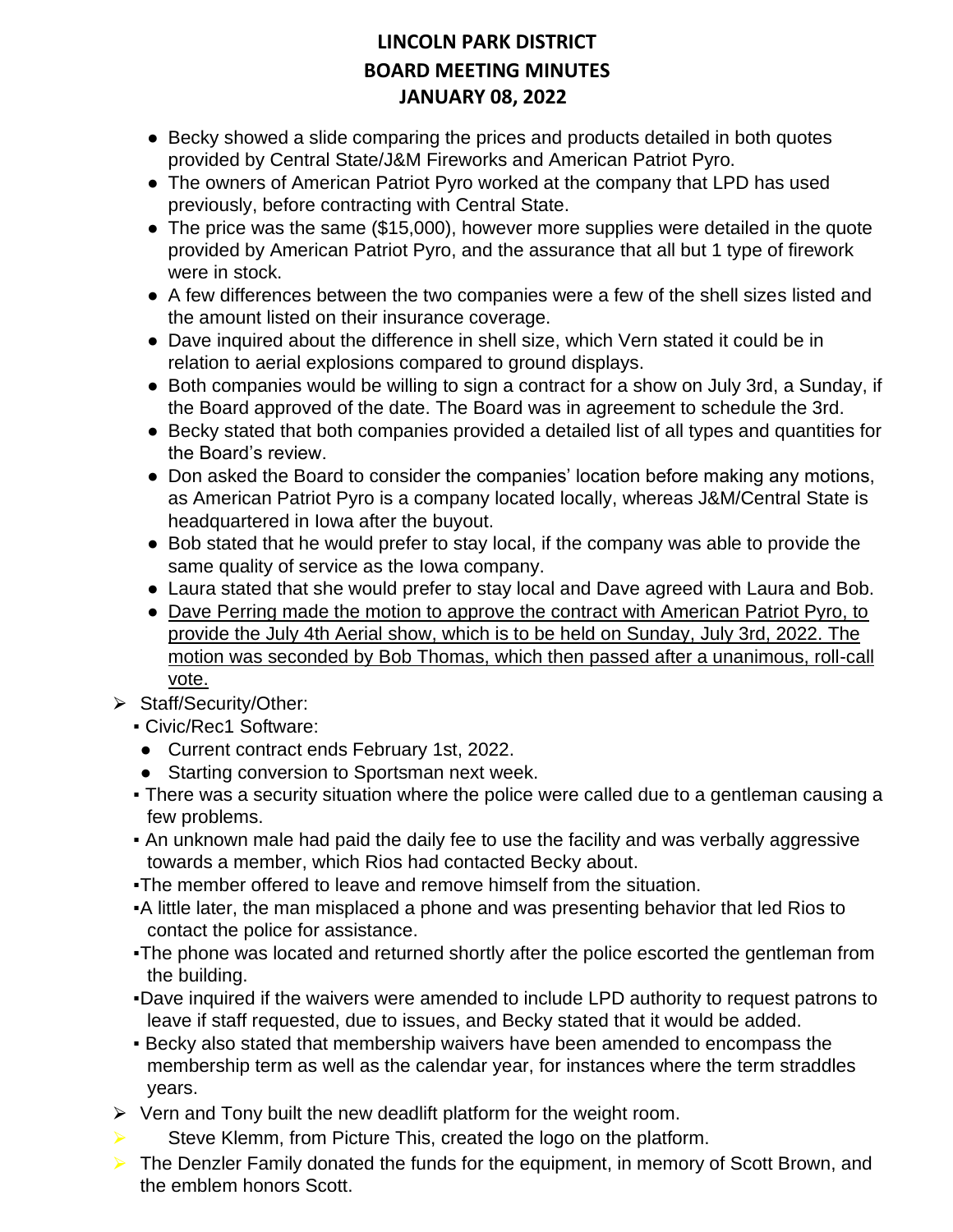- $\triangleright$  Becky stated that the platform and equipment are being used regularly and that Vern and Tony also fabricated a holding rack for the plate jack.
- $\triangleright$  Becky has received several thank yous from the patrons for the extra storage racks.
- $\triangleright$  The price increase has gone into effect.
	- . There was a little feedback on the Senior Stride rate going from \$1 to \$2, but there have not been too many complaints otherwise.
- ⮚ Silver Sneakers has been dropped by some insurance plans, who seem to be utilizing Renew Active instead.
	- The process of becoming a registered site for Renew Active is somewhat difficult.
	- ▪Dave inquired as to who chose to change, to which Angie explained that it is provided by an individual's insurance company and their choice of which program to offer their clients.
	- ▪Becky stated that currently affected patrons have been offered a 2-week facility pass, but she does not want to offer a longer free term.
	- ▪If the process to become established continues, she suggests that patrons purchase a membership, which can be refunded when the approval is complete.
	- ▪Bob inquired as to how the Silver Sneakers and Renew Active programs worked.
	- ▪Angie explained that Insurance Companies partner with these companies to coordinate access to health and fitness centers such as LPD, Anytime, Reps and YMCAs. Silver Sneakers provided facilities with an iPad for their members to check into the facility and reimburse facilities monthly, typically at a per diem/monthly rate per patron. Other providers require LPD to track attendance and submit reports for reimbursement.
- $\triangleright$  Boy Scouts will be using Memorial Park for their upcoming Klondike Winter Challenge, where 8 troops will be participating.
- $\triangleright$  Becky is planning some upcoming staff training.
- $\triangleright$  Becky informed the Board that she had included in their packets a suggested Code of Conduct / Conflict of Interest agreement for their review and signature.
- ⮚ Angie stated that she had included the County's Economic Interest Statement, which they require to be filled out annually.
- $\triangleright$  COVID-19: no change in policy, but noted that school policy has changed to reduce the quarantine period to 5 days. Bob stated that the County Courthouse does not require quarantine for individuals that have been vaccinated.

### **FITNESS MANAGER'S REPORT – JENNIFER PRATHER - read by Becky Strait**

- Group Fitness class attendance for December was 465, including no classes the last 2 weeks for the holidays. We also offered free classes the first week, which brought in several new participants and at least 1 new membership.
- HIIT Fire 2.0 has started and has 7 participants working with Sheralyn.
- The Foam Roller class was canceled with only 1 participant signed up.
- January has an online plank challenge, which has a different challenge posted daily.
- Wellness Walk for Seniors has started, where participants track the miles that they walk.
- Jennifer held a Senior meet and greet where she was able to check their insurance program eligibility, which resulted in 2 new memberships.
- Best Body 52 is a program in partnership with a registered dietitian, which will focus on nutrition and offers personal training sessions.
- Spin(r) Certification is scheduled for January 22nd.
- February is Heart Health month.
- Weights 101 will be offered in February.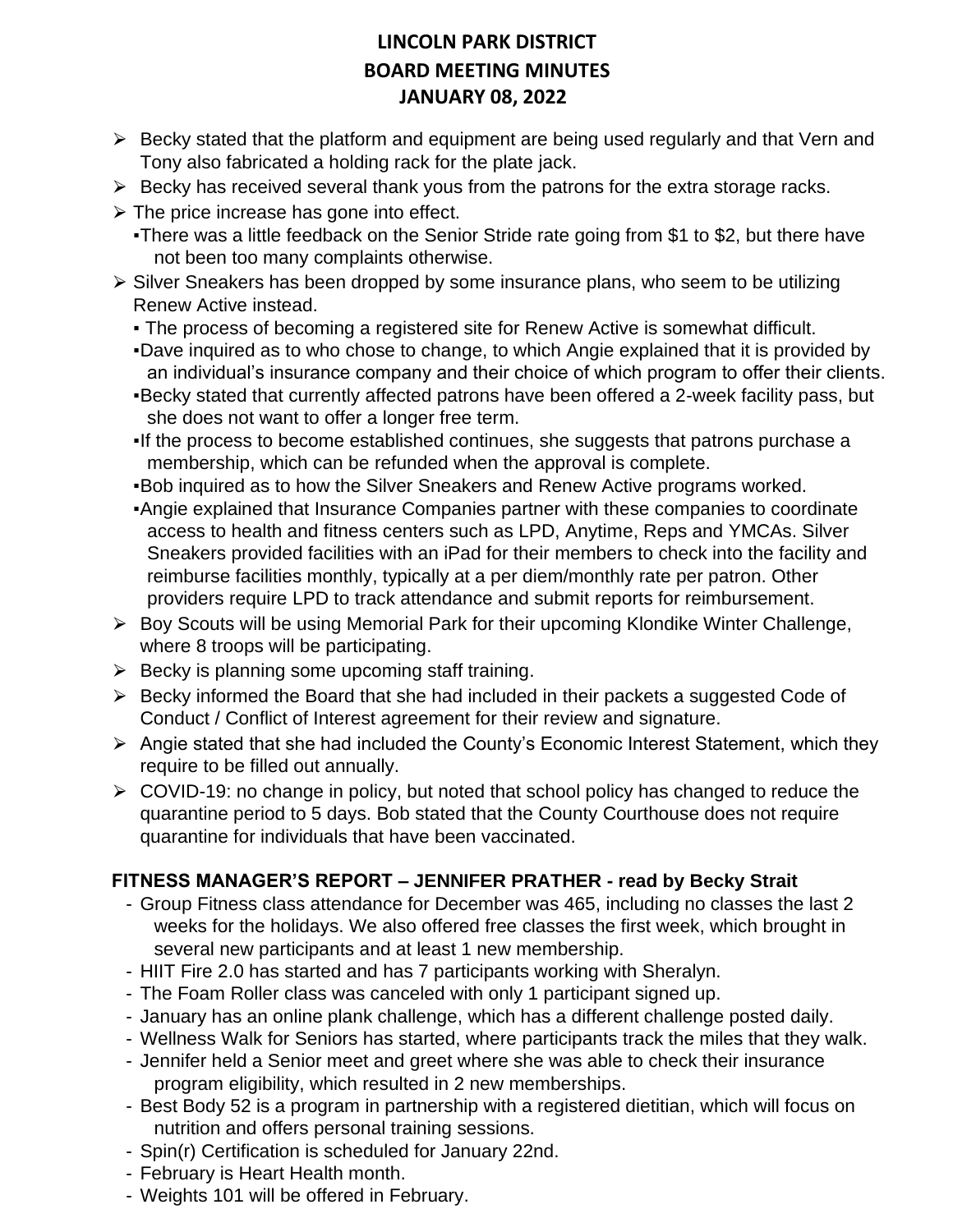- Jennifer has also begun to work on the March group fitness schedule.

#### **AQUATIC CENTER REPORT - JENNIFER PRATHER - presented by** [Becky Strait](mailto:bstrait@lincolnparkdistrict.com)

- Allison has been working on advertising and coordinating the upcoming Job Fair.
- A new swim lesson registration process has been created online, which includes an assessment survey to help determine the level the child needs to be registered for.
- Elizabeth and Jennifer have scheduled dates for lifeguard training. Elizabeth was home from college on break and met with Jen to discuss the upcoming year, including the possibility of splitting the managerial responsibilities to more of a 50/50 balance.
- The sound system has been ordered and arrived. We will pay 50% down and the remainder after the work has been completed.

#### **OPERATIONS REPORT – VERN HASELEY**

- Vern stated that they have been busy fixing things around the facility and grounds.

- More will come later in the meeting.

### **PROGRAM REPORT – ALISON BAKER**

**-** The Sweetheart Dance is scheduled for the Saturday before Valentine's Day.

- CoEd Volleyball has 6 teams registered, and a few more people stated their interest after the deadline has passed. May offer a fall league, possibly 2 nights a week, due to the number of teams requesting to participate. Depending on the progress of the sand volleyball court project, a summer league might also be offered.

- The daytime Pickleball league is full and going well. An evening league will be advertised to start when the morning league ends.

- Allison has been discussing music lessons with Denise, from Lincoln College. Advertising will begin soon, and the price will be increased by \$10.

- Jr. Railers is going well, but a few coaches have been out sick. Sam White is currently arranging for the teams to play during the High School half times.

- Jody is unavailable for paint classes until March, but Allison stated that she is planning some craft classes in the meantime.

- The New Year's Nerf party had to be cancelled, but it may be rescheduled for later this spring.

- Some local teams have already contacted LPD about scheduling diamonds for the spring and summer. Lehn & Fink's diamond was also requested as a site for a tournament, but it was explained that there are no lights nor electricity at that diamond. That discussion is still in progress.

- Allison has been working to solve the connection issues with the Nevco marquee out front. Becky stated that she had tried to contact the company before Allison started and was informed that the software is obsolete and that the board will need to be upgraded soon. The patch provided was the last the company would be able to do. Allison is working with Vern and Tony to help figure out why the signal is not relaying as it should between the devices.

- The Job Fair fliers are ready to post. The event will also be offered to other local businesses, for which forms have been created for their registration.

- Allison has been working on creating a LPD brochure for the diamonds, a part of the grounds/complex that is not included in the normal brochure. These can be distributed to teams traveling to play here, offering another location for teams to rent diamonds for practice and/or game play.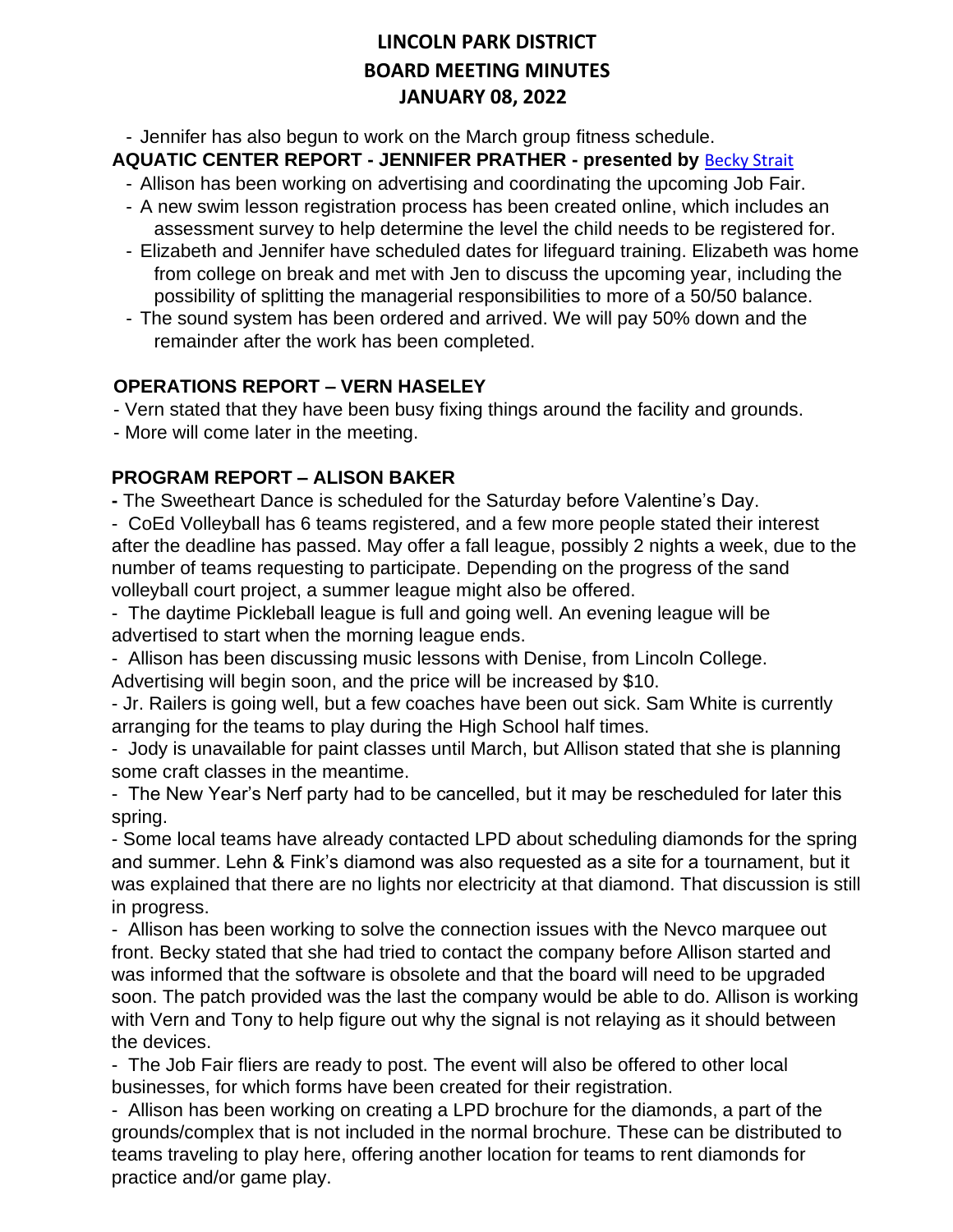#### **CORRESPONDENCE:**

Becky stated that she had received an email complaining about staff regarding court availability. The mother had paid for the children to play on the courts while she utilized the circuit and/or strength area(s). The children actually joined a Jr. Railer team's practice and stayed on that court after the team left when their practice ended. According to the staff member, a group had come in asking if there was a court available for full court play. Staff explained that it was first-come-first-serve, and that the staff would need to ask the current group of kids if they would be willing to let this group play full court. Another staff member was part of the older group wishing to play full court and offered to ask the group of children for the staff member working the desk. The off duty staff member reported that the children agreed to the polite request and vacated the court ,moving to the far tennis court to play. The mother reported in her email that the children were kicked off the court and that staff refused to lower the backboards, which her children had been relegated to, as a refusal to let them play. The staff member stated that the backboards on the far tennis court are not able to be lowered, and the mother was not understanding that explanation. The staff member stated that there was also an attempt to explain that even though the "first-come-firstserve" policy was in place for the courts, but patrons often practiced the common courtesy of one or two not obstructing the play of the many by moving to another hoop if a group asks nicely to allow full court play.

#### **UNFINISHED BUSINESS:**

A**.** Capital Improvements:

- 1. Rotary Wheelchair Swing, Rubber Designs refund check has been received.
- 2. Complex / Aerobic Room HVAC System:
	- a. The Aerobic room keeps overheating, which was cause for an onsite Entec visit.
	- b. Vern stated that the chamber heat was unusually high, which caused the room temp to spike up towards 85 in the morning.
	- c. The unit was switched to the low fire setting, with the fan still running.
	- d. The unit is working fine, it just takes longer to heat to a more even temperature.
	- e. Entec is unsure of why these issues are occurring as it was the same unit the old one was replaced with, just the newer version.
	- f. Becky stated that the thermostat was set at 65, which does not explain why the heat was spiking up to 85.
	- g. Vern stated that Entec was still troubleshooting the unit.
- B. Aquatic Center:
	- a. Bodine will be visiting the facility on January 19th to review the set up.
	- b. Bodine will be installing the new motors.
- C. Parks owned by the City of Lincoln: See Executive Director's Report.
- D. COVID: See Executive Director's Report.

### **NEW BUSINESS:**

- A. Lift:
	- 1. Vern stated that he and Tony had tested a potential replacement on site.
	- 2. MH Equipment out of Peoria is the dealer that brought a scissor lift, which is drivable and fits in our tight spots within the complex.
	- 3. Another option was a Genie lift, which is not driveable, but it also fits and Vern and Tony preferred it to the other.